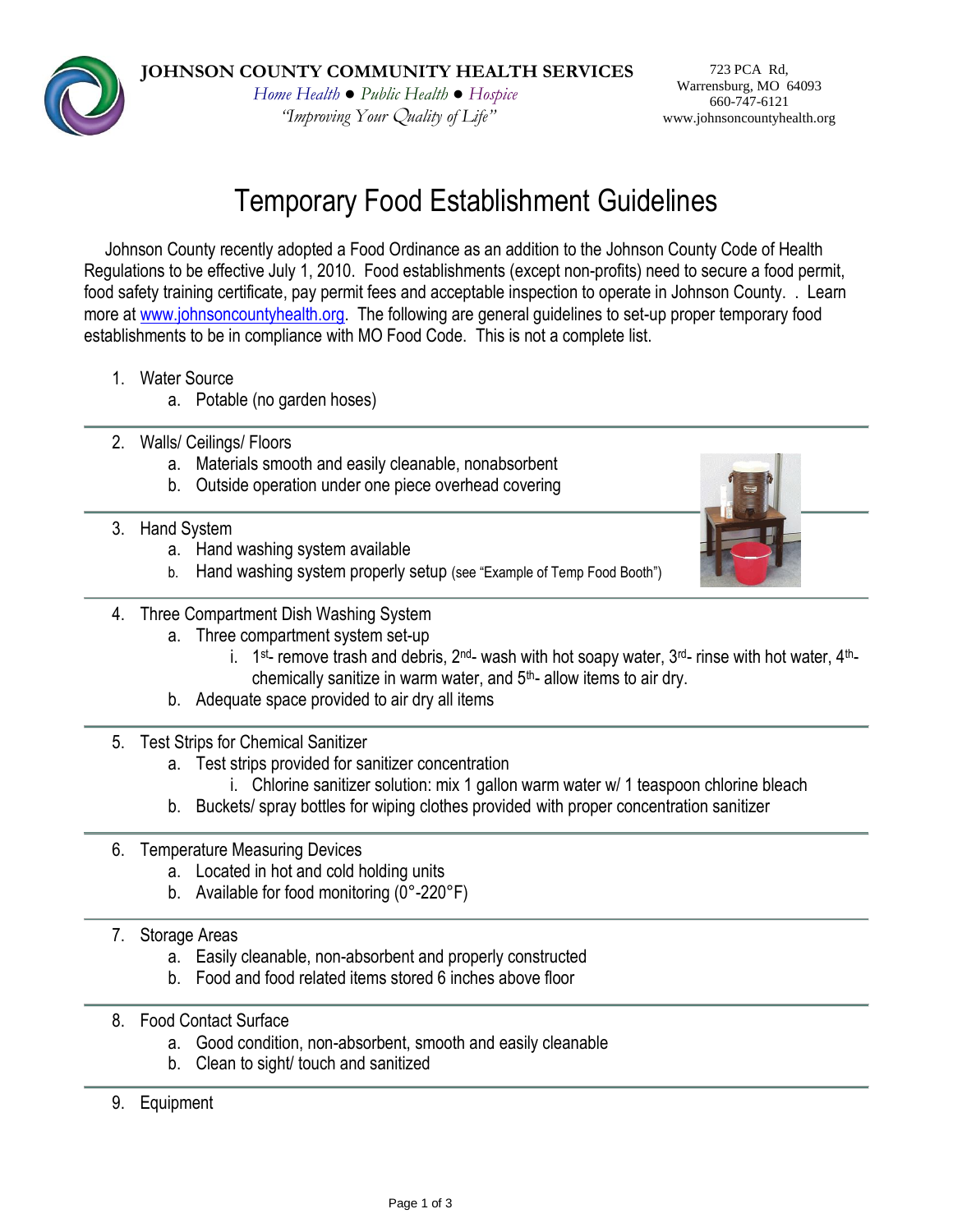- a. Equipment in good condition, spaced for easy cleaning and ANSI approved
- b. Mechanical refrigeration units
- c. Chest cooler refrigeration with drained potable ice

#### 10. Non-food Contact Surfaces clean to sight and touch

# 11. Toxic Materials

- a. Storage location away from food and food related items
- b. Proper labeling
- c. Approved for use in food establishment

#### 12. Drink Ice

- a. From approved source, made from potable water, handled like frozen food
- b. Clean, sanitary NSF container
- c. Ice scoop in use and stored with handle facing up and out of ice

## 13. Pest Control

- a. Establishment free from rodents and insects
- b. Outer openings properly protected and pest control barriers in place

#### 14. Lighting

- a. Adequate lighting provided over food prep, utensil washing and storage areas
- b. Light fixtures properly shielded in food prop and storage areas

#### 15. Refuse

- a. Trash receptacle provided with a tight fitting lid
- b. Maintained in good condition
- c. Waste water collection system in place as appropriate for event requirements

#### 16. Consumer Advisory

- a. If customers may order eggs, meat and other items undercooked (rare, med-rare, raw),
- b. Consumer Advisory must be in place

## 17. Employee Health

- a. Policy to report illness (vomiting/ diarrhea) is communicated to establishment's staff
- b. Proper use of reporting restriction and exclusion

#### 18. Control of Hands as a Vehicle of Contamination

- a. Clean condition, cleaning procedures, when to wash and where to wash
- b. NO bare hand contact with ready to eat foods



- a. Designated Person-In-Charge (PIC)
- b. Food Safety Training Certification
- c. Person-In-Charge is able to demonstrate knowledge of MO Food Code
- 20. Good Hygienic Practices